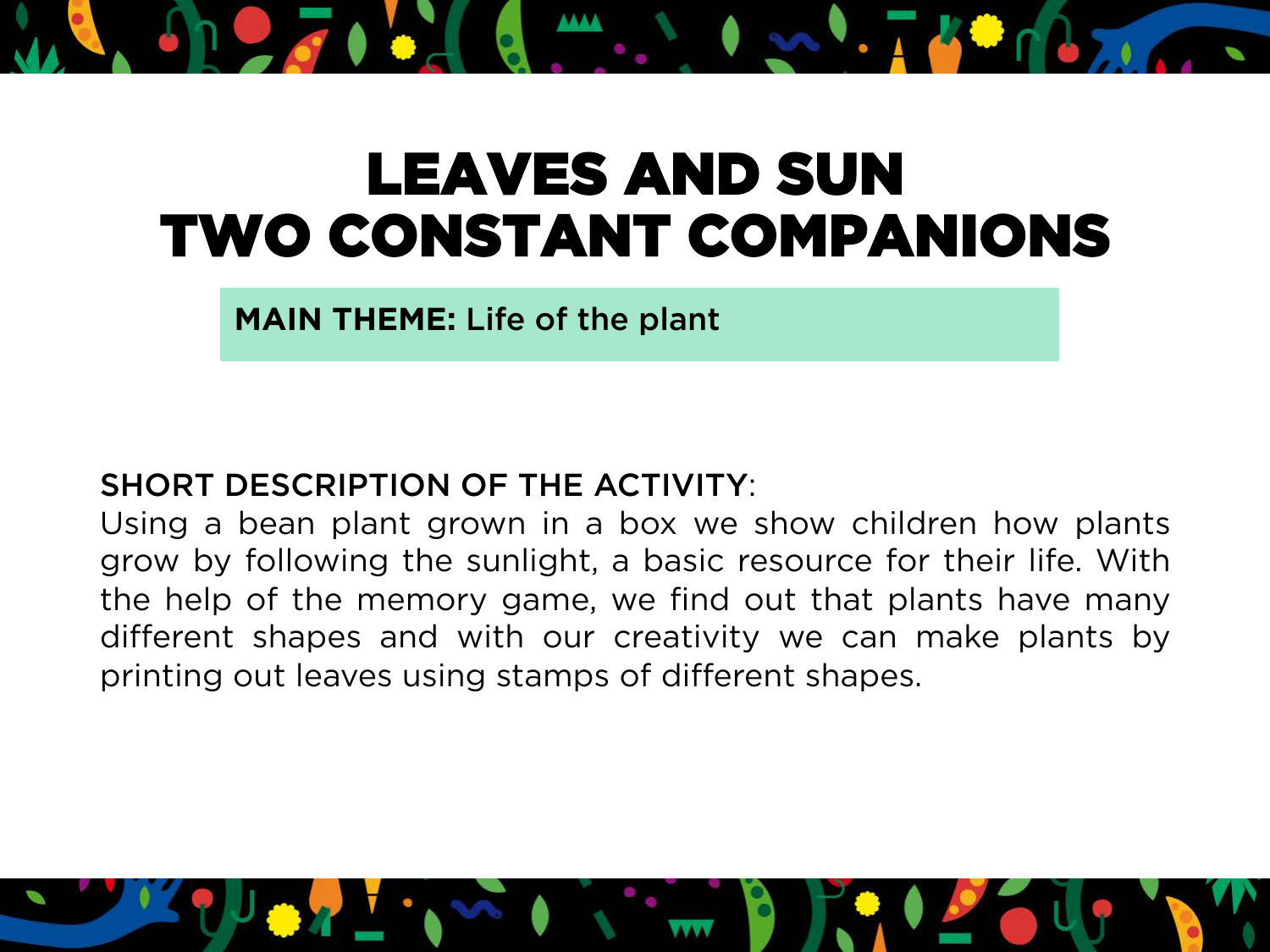

TARGET AUDIENCE: 30 children aged 3-5 years

TEACHERS INVOLVED: No. 2

WORKSHOP DURATION: 2 hours for preparing the activity 50 minutes for the activity with the pupils

#### OBJECTIVES:

Develop the ability to make assumptions and verify them by direct observation, stimulate observation of leaf shapes and the association with common and familiar shapes, stimulate manual skills and creativity while using stamps to create plants.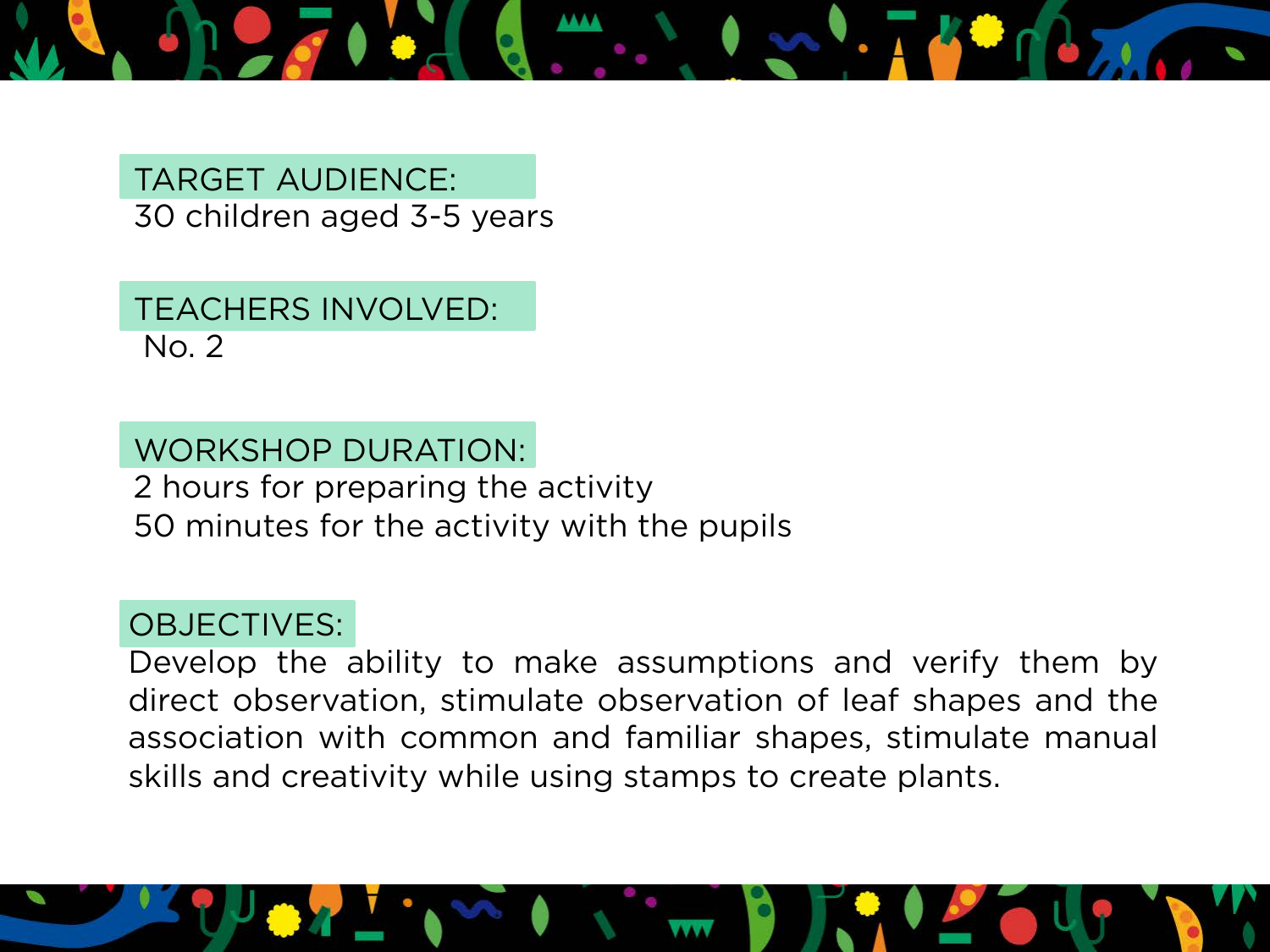

#### METHODS:

Play and creative activity bring children closer to Nature, to the discovery of natural phenomena and observation of leaf shapes and structures. Subjects are dealt with in shared contexts, teamwork, games and artistic expression.

Cooperation and teamwork will lead children to create an artwork as a team, a final work which will then be shared by the whole class. Children have their own roles, but they must respect their companions' space in order for the final work to be successful.

### PREREQUISITES:

A vegetable garden of any type (ground, raised bed, vertical, etc.) will be needed in the final phase. Otherwise, this phase cannot be carried out.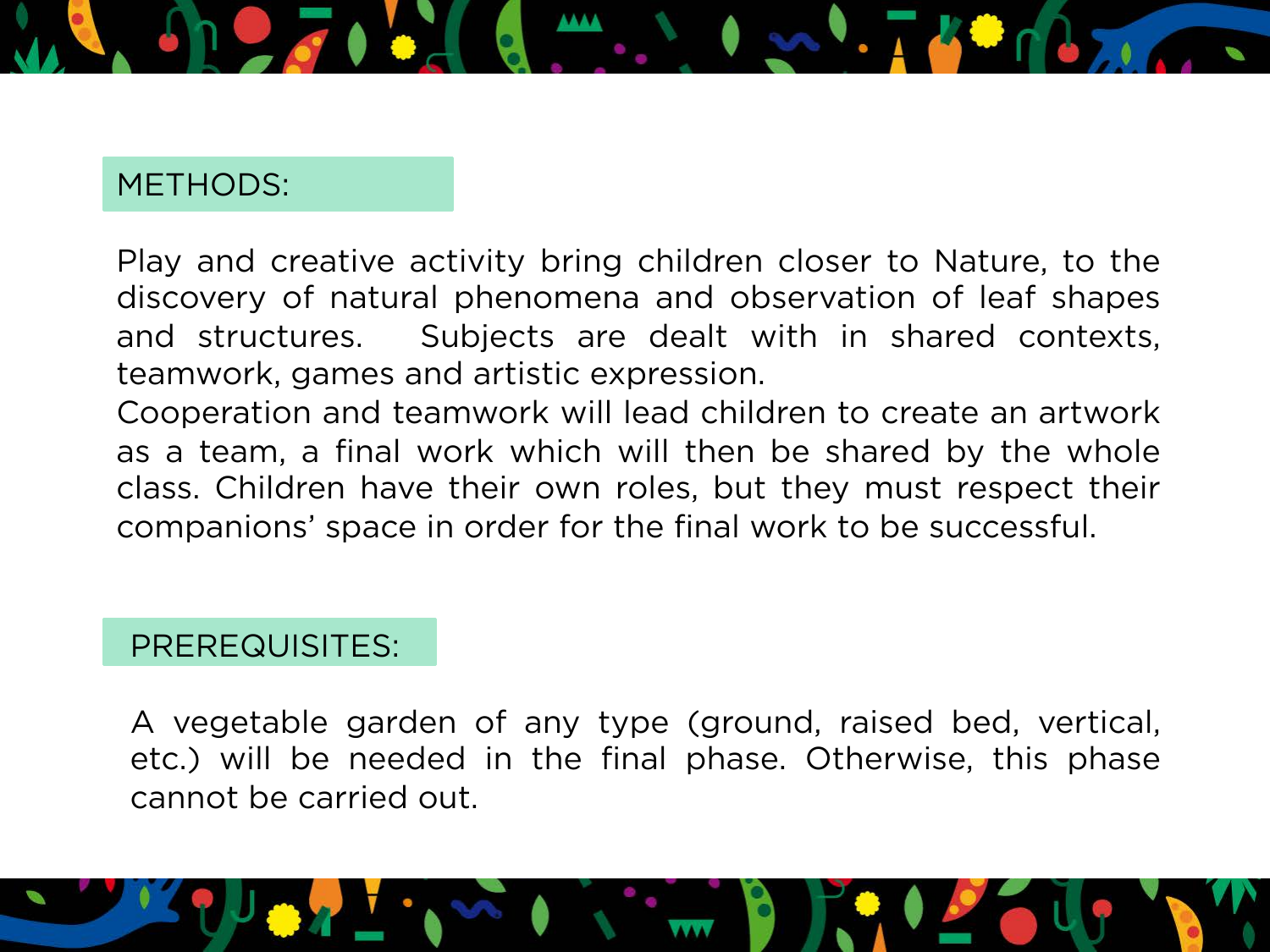

| <b>Quantities</b> | <b>Materials</b>                                                 | <b>Notes</b>                                                                                                                                                                                                                                  |
|-------------------|------------------------------------------------------------------|-----------------------------------------------------------------------------------------------------------------------------------------------------------------------------------------------------------------------------------------------|
|                   | A small photovoltaic panel                                       | Needed for a motor-driven plant. A<br>photovoltaic panel capable of generating<br>enough voltage to move the motor will be<br>needed.                                                                                                         |
|                   | A small motor capable of turning and<br>moving.                  | Needed for a motor drive plant. Make sure<br>the voltage is correct for the motor to<br>work.                                                                                                                                                 |
| $\overline{2}$    | Cables                                                           | Needed to connect the solar panel and the<br>motor-driven plant.                                                                                                                                                                              |
|                   | Paper leaf                                                       | Needed to decorate the solar panel.                                                                                                                                                                                                           |
|                   | Flower                                                           | Needed to decorate the motor.                                                                                                                                                                                                                 |
|                   | Lamp                                                             |                                                                                                                                                                                                                                               |
|                   | Bean plant being grown in a box                                  | Take a box and drive a hole on one side to<br>let oxygen and light in. Place a bowl into<br>the box's dark side with a bean seed<br>planted in soil or some cotton wool. The<br>box is closed and opened only when<br>watering the bean seed. |
|                   | Bean plant being grown in direct<br>sunlight                     |                                                                                                                                                                                                                                               |
|                   | Memory cards with plants of different   See attachment<br>shapes |                                                                                                                                                                                                                                               |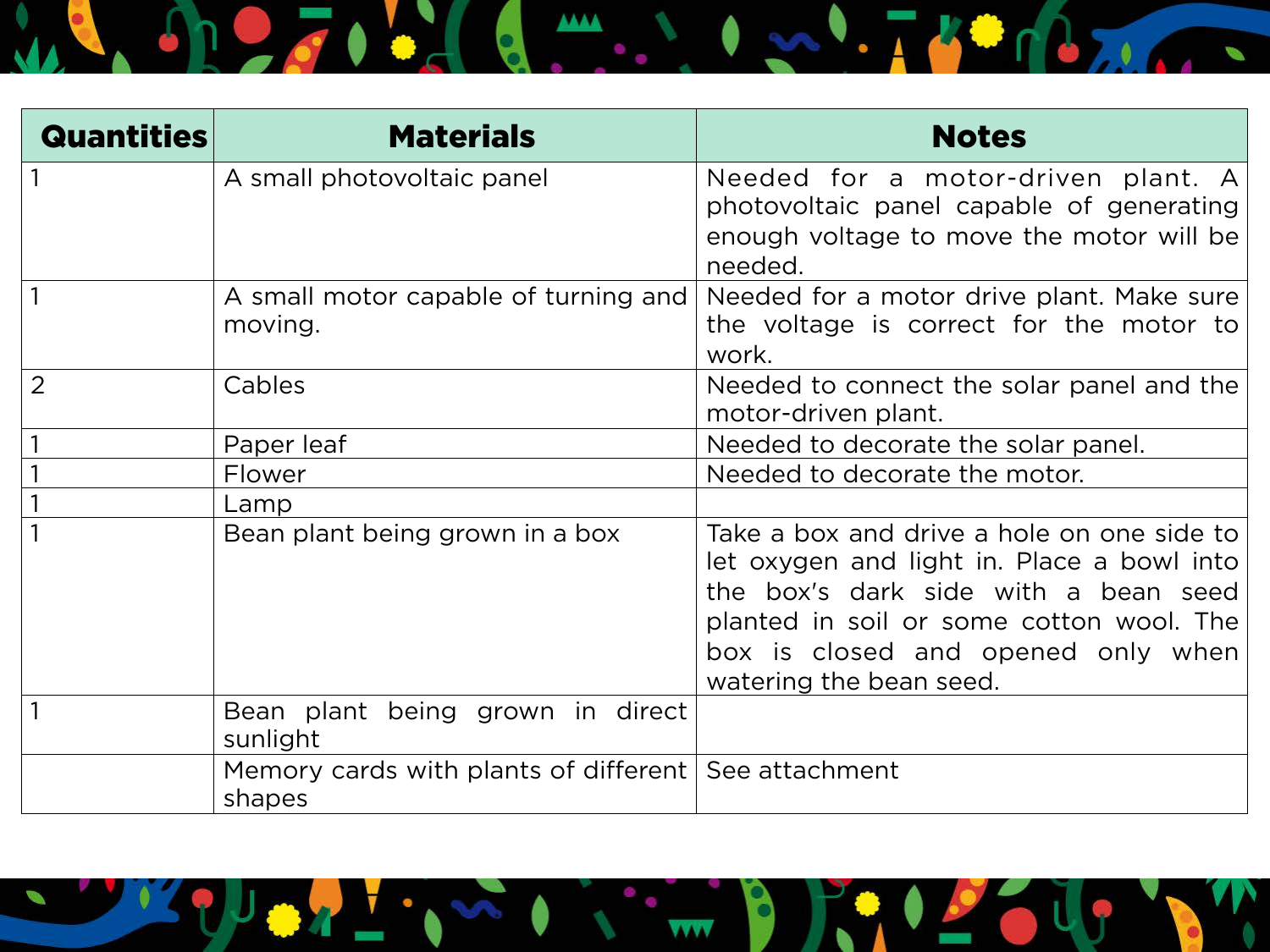

| <b>Quantities</b> | <b>Materials</b>          | <b>Notes</b> |
|-------------------|---------------------------|--------------|
| $\overline{4}$    | Paper or cardboard sheets |              |
| 24                | Wood tiles                | Stamp base   |
| 8                 | Foamy hearts              |              |
| 8                 | Foamy triangles           |              |
| 8                 | Long foamy rectangles     |              |
|                   | Tempera paint, green      |              |
|                   | Finger colour, green      |              |
|                   | <b>Saucers</b>            |              |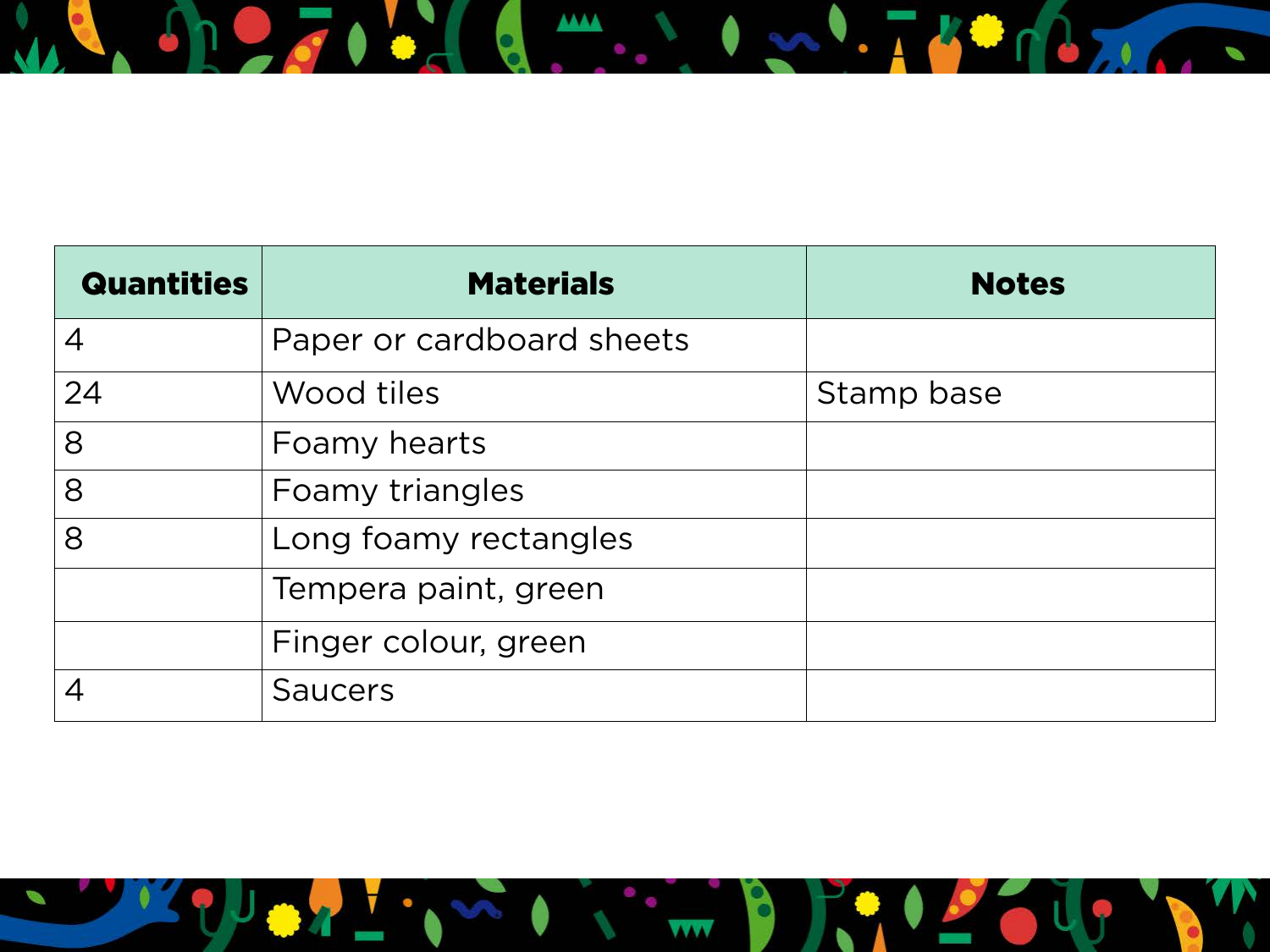# HOW TO PROCEED

## PHASE 1 - GETTING STARTED: (Time: 10 minutes)

Introduce the subject showing children a slightly special plant, a motor-driven plant. Observe this strange object and review all its components together with children. There's a leaf that has a peculiarity: it's surmounted by a solar panel, i.e., an instrument that captures sunlight to drive objects; this solar panel has a wire connecting it to a flower that represents the plant, but under the flower there's something, a motor that can move. In addition, we have a light representing the sun.

Let's try now to make the motor-driven plant work. Let's place the lamp over the solar panel that captures light and turns the motor: the motor-driven plant works. Ask children: "Do you think that this plant has something in common with a real plant?" Well, yes, even plants in Nature have leaves that capture sunlight and turn it into energy that the plant uses to work, or rather to live! Light is therefore extremely important for a plant.

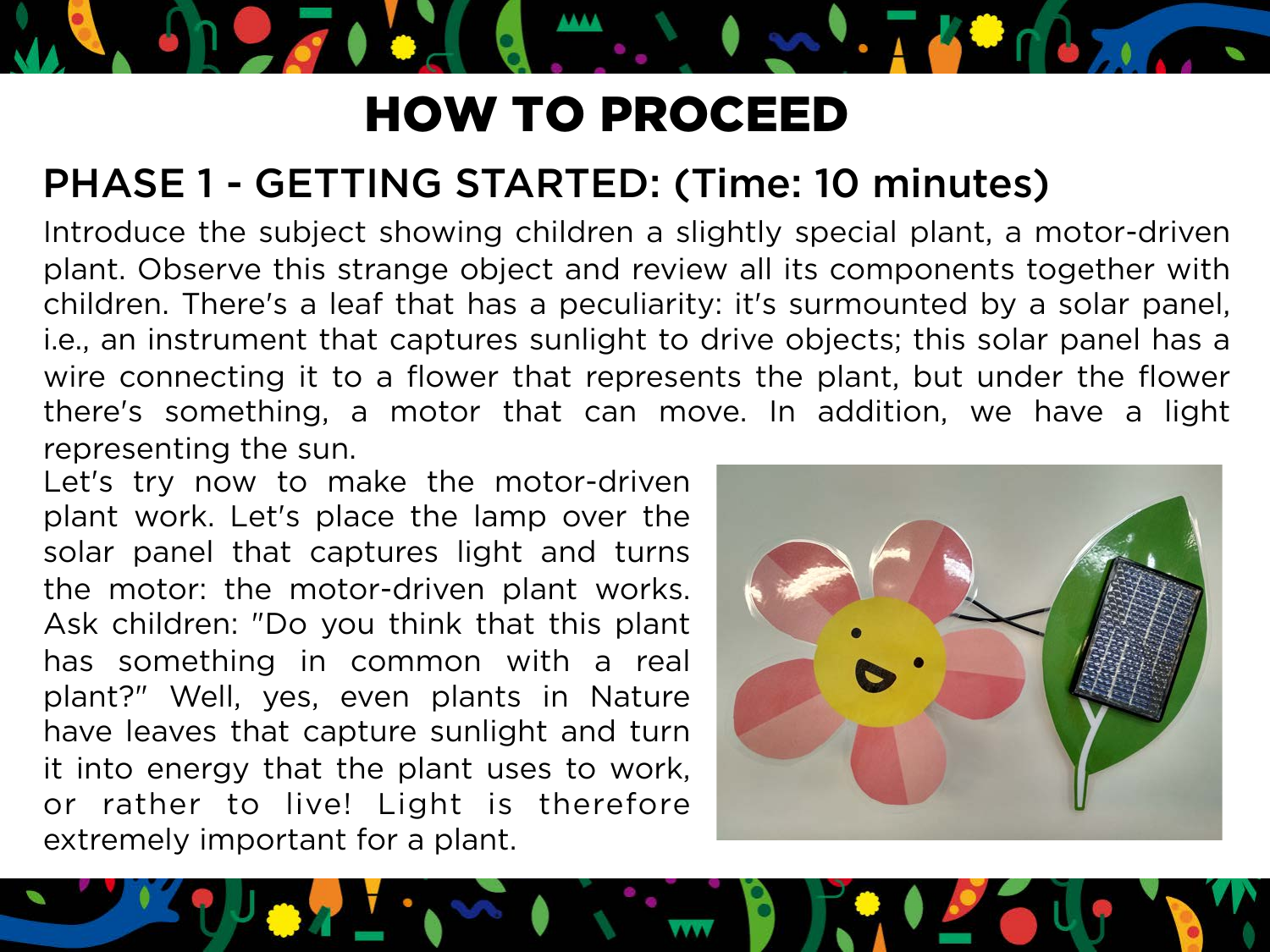# PHASE 2 - EXECUTION: (Time: 30 minutes)

### Box of beans

If we put a bean seed in the dark in a box having only one hole on a side from which light can enter, this bean seed will germinate, but the plant will grow in a weird way. In fact, as the plant grows it will not go upwards, but the stem will grow crooked as it tends to bend towards the light. You can choose to show children an already grown-up plant or plant the bean seed out together with children and watch it grow in the following days. You can also compare a plant grown up in the box with a plant grown up in the sun.

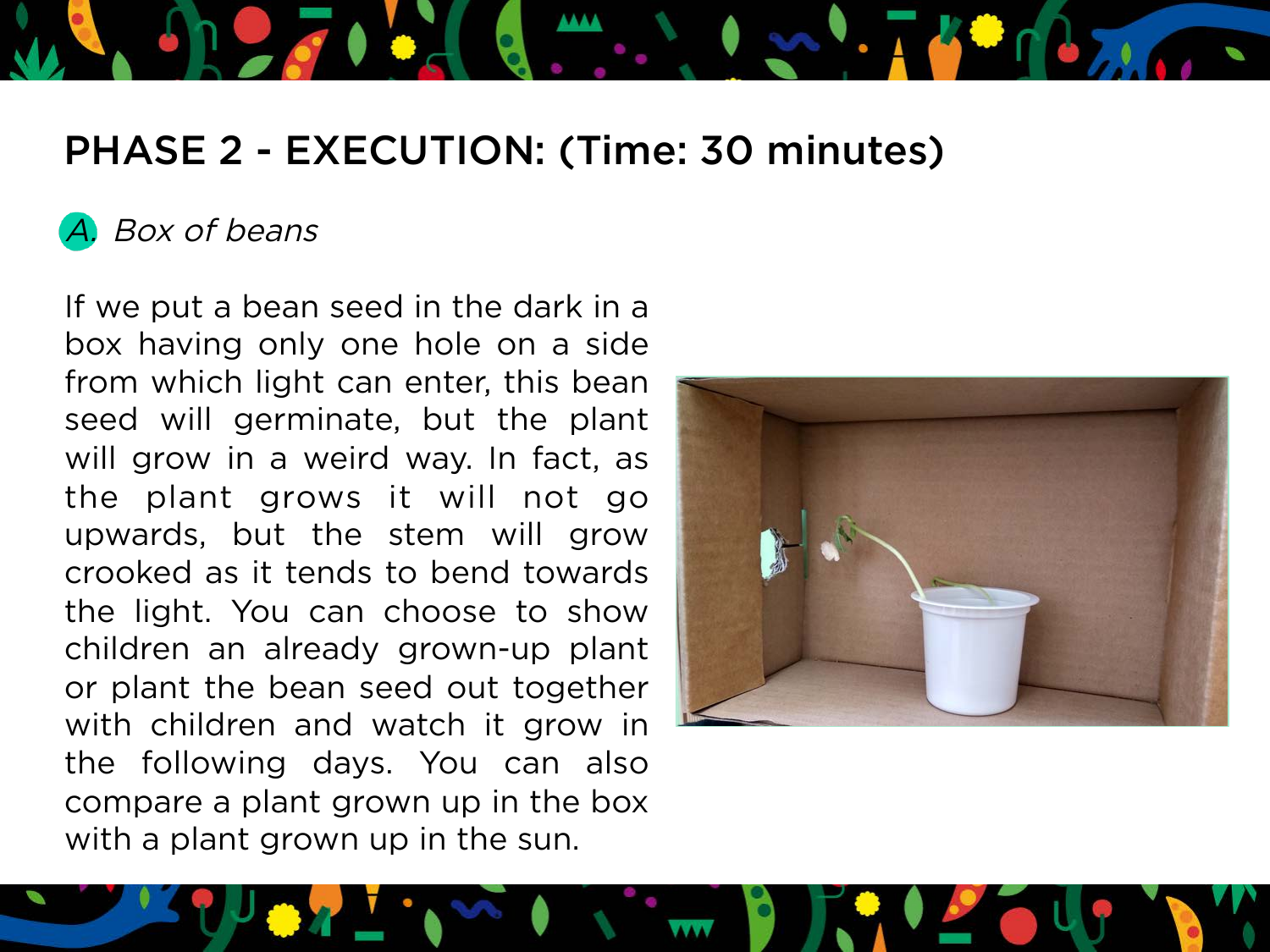

B. Memory

֦

All leaves perform the same task (capture sunlight and take energy out of it to create the nutrients the plant needs to live); however, leaves exist in many different shapes. Let's find out some of them by playing memory. Cards contain 8 pairs made up of pairs of images with the leaf detail of bean, sage, rosemary and tomato and pairs of images of the same plants in full. Children in groups of five play memory. All cards are placed face down in the centre of the table. Each child

turns two cards over at a time, on their turns: if they turn two identical cards they win and remove them from the centre, till all pairs of cards are matched and the table is left empty. At that point, when all groups have ended playing, the teacher can take the cards and have children watch them to detect differences between plants.

One of the differences that strike the eye is that the leaves of the memory plants have different shapes.

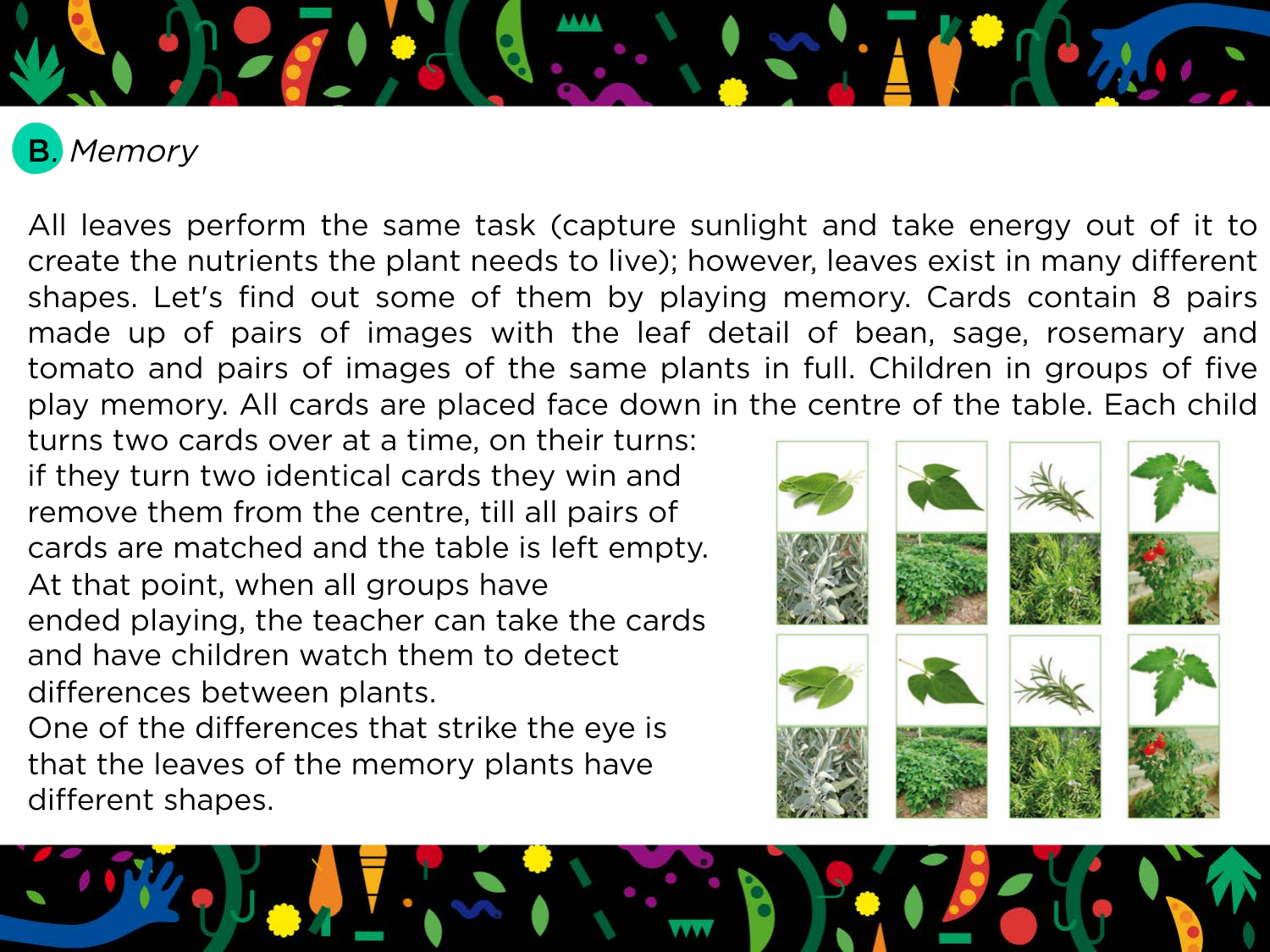#### C. How many shapes these leaves have!

Each shape of a leaf can be matched to a common and familiar shape. Observe memory leaves together with children and ask them to describe the different shapes. Specifically, reaching the conclusion that a bean leaf looks like a heart, a rosemary leaf resembles a stick, a tomato leaf is shaped like a triangle and a sage leaf is tapered. Matching leaves to basic shapes is the key to reproduce them in a drawing using a specific technique: stamping.

### D. Stamp a leaf

Get four tables ready with a paper or cardboard sheet bearing the drawing of a stalk and branches of a plant and get the kids into groups around the tables: each group will make a different plant as an artwork.

Each group has a sheet in the centre of the table and digital or tempera paints available with a stamp for a type of leaf for each kid. Group 1 will use fingertips (and therefore digital painting) to make a sage plant; group 2 will use heart-shaped stamps to make a bean plant, group 3 a triangle for a tomato plant and the group 4 will use shapes of sticks to make a rosemary plant. Stamps will be created by children who will use this technique by glueing foamy shapes on wood tiles.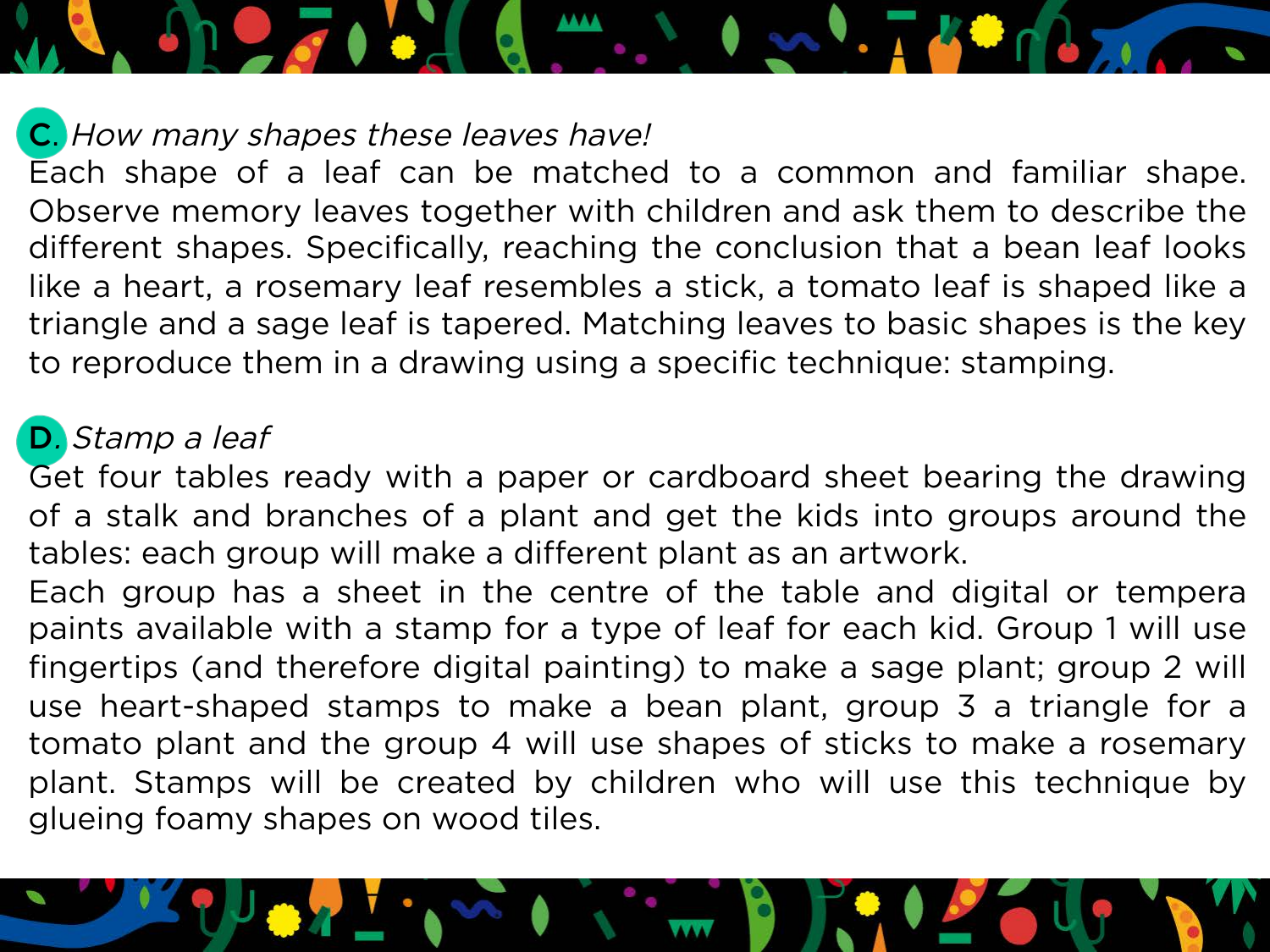

To use stamps, dip a piece of sponge cloth into a plate containing tempera paint: by applying pressure to the sponge, children will take up the right amount of paint to stamp their leaf.

Give directions to children about how to make their own plant, but leave them free in their creative stage. In the end, all groups will show their companions their artworks which can be hung to the classroom walls for decoration.

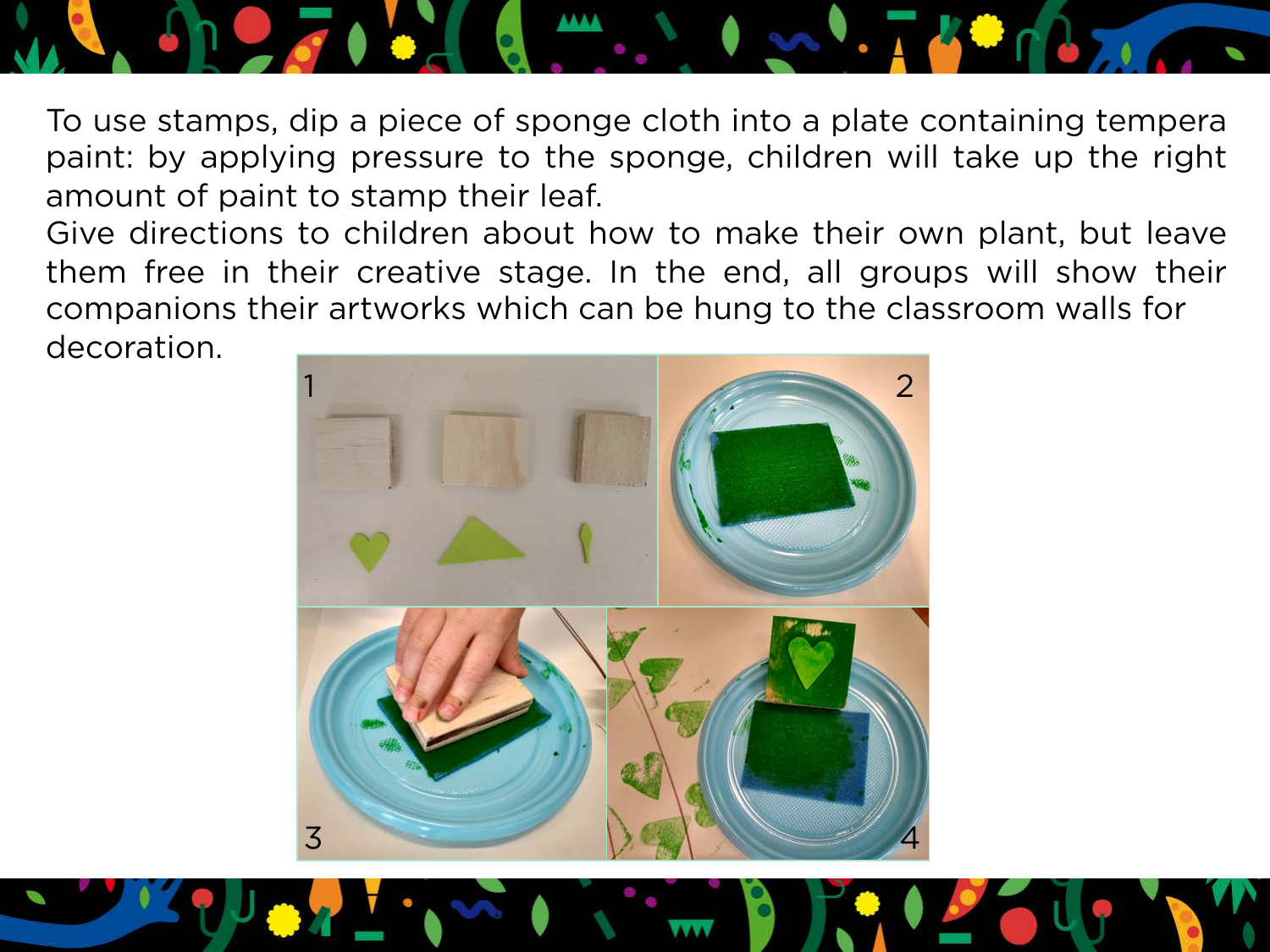*E.* Game: Sun Merry-go-round

"Now that we have found out that many different shapes of leaves exist, how about turning yourselves into a plant?" Children get into a circle around their teacher who holds a cardboard sun and a cardboard cloud. Children turn into plants and when the teacher shows the sun giving energy and light plants are happy so children can wave like leaves of a plant. When the cloud covers the sun plants have no more energy and leaves (and therefore, children's hands) stops waving.

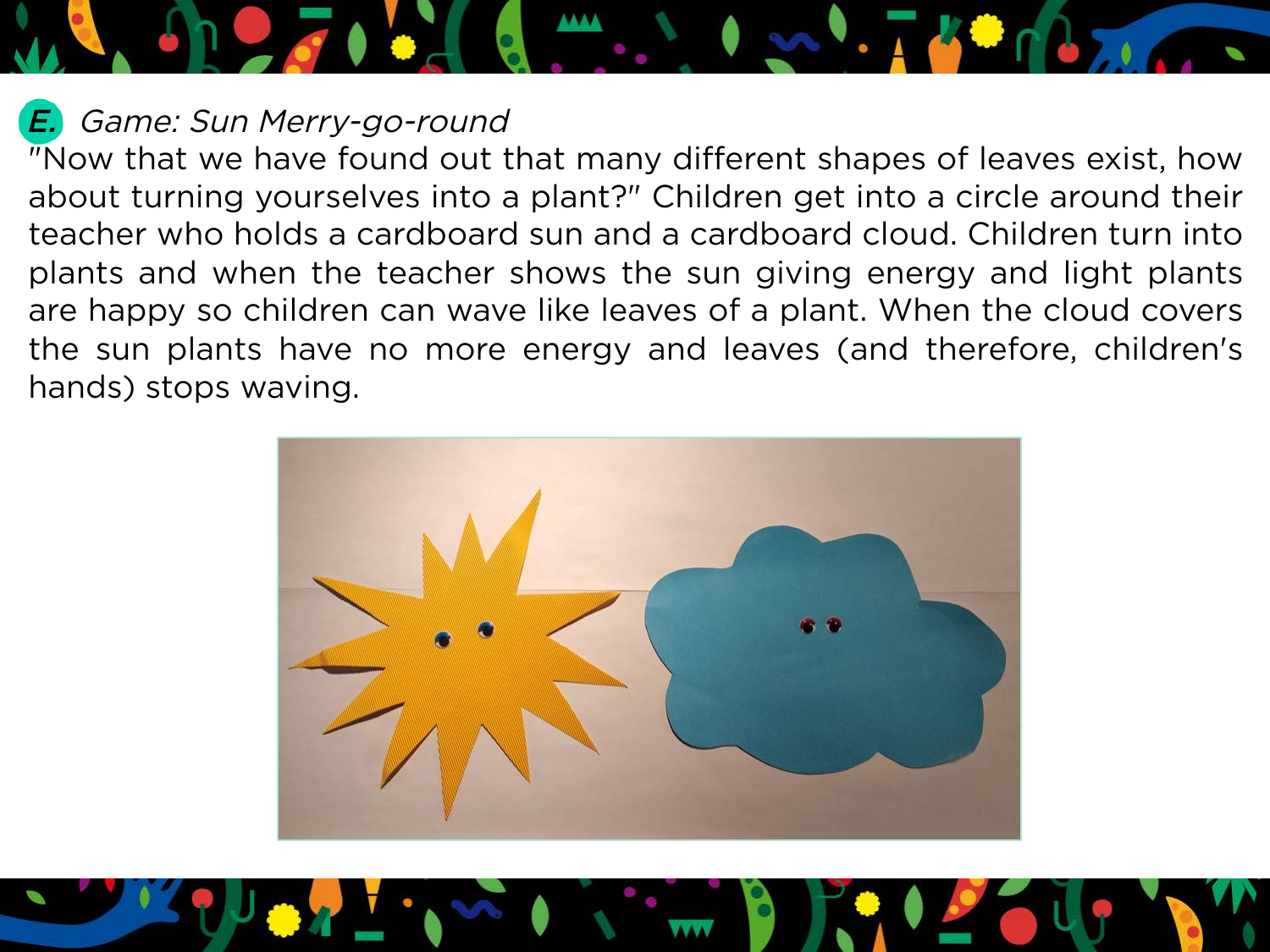

### PHASE 3- CONCLUSION AND EVALUATION (time: 10 minutes)

Is there a better way to become aware of the variety of plants and their leaves than watching them in a vegetable garden? Here we can find really a lot of them!

It can also be a chance to transplant a bean plant used for the experiment in a box which can finally grow with the right amount of light.

## EVALUATION

Attached exercises-to-do sheets to check that children have learned:

- which part of the plant is called roots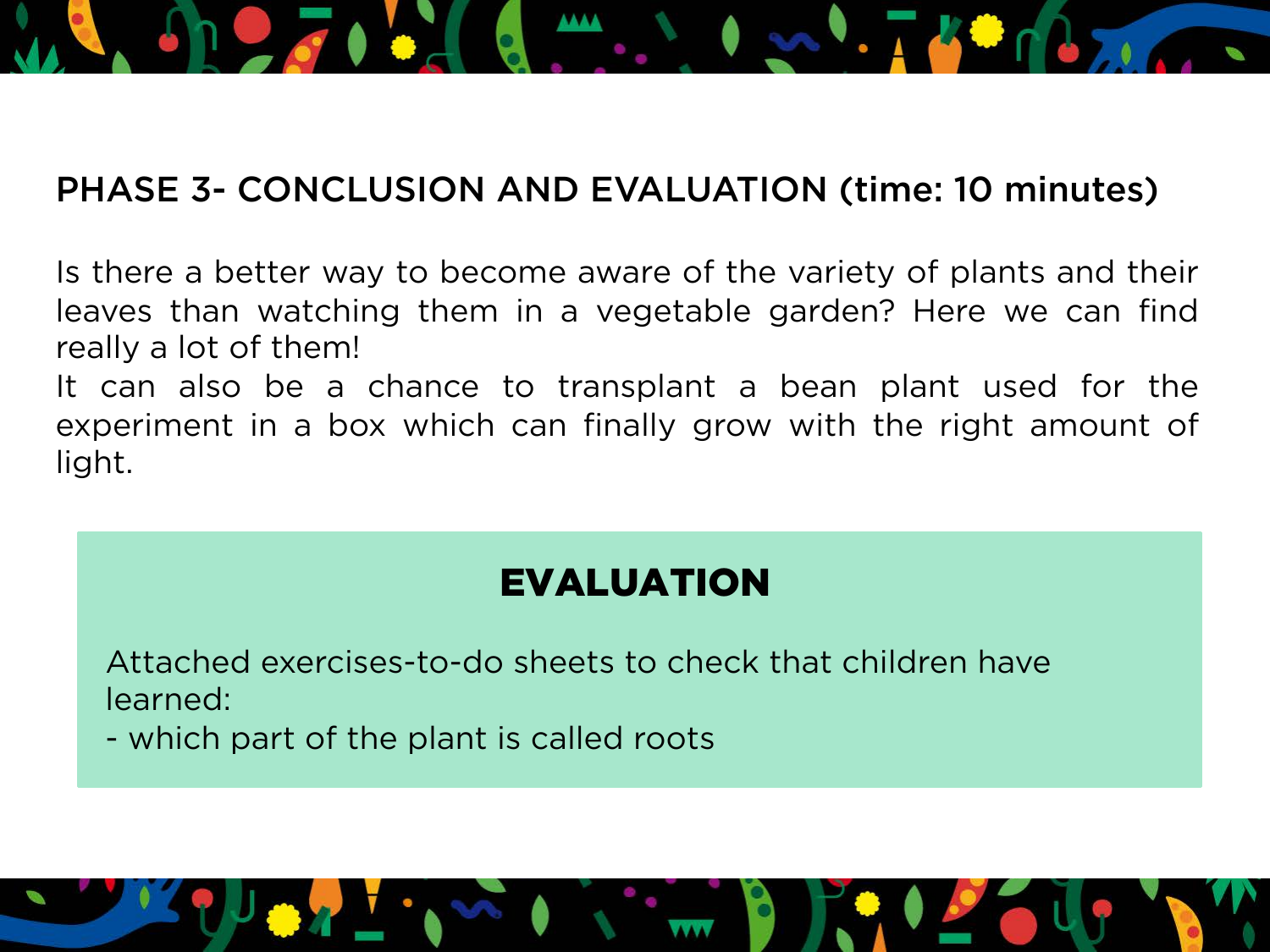

# TEACHING TOOLS AND AIDS

The use of technological instruments helps us deal with the subject with a new and original approach; please find below some suggestions about how to find the materials to create a motor-driven plant:

- motor https://it.opitec.com/opitec-web/articleNumber/209644/ kmanmo;jsessionid=5C57D9D3B933A8D39DD4C10FA937C5FC.web12

- A small photovoltaic panel https://it.opitec.com/opitec-web/articleNumber/209644/ kmanmo;jsessionid=5C57D9D3B933A8D39DD4C10FA937C5FC.web12